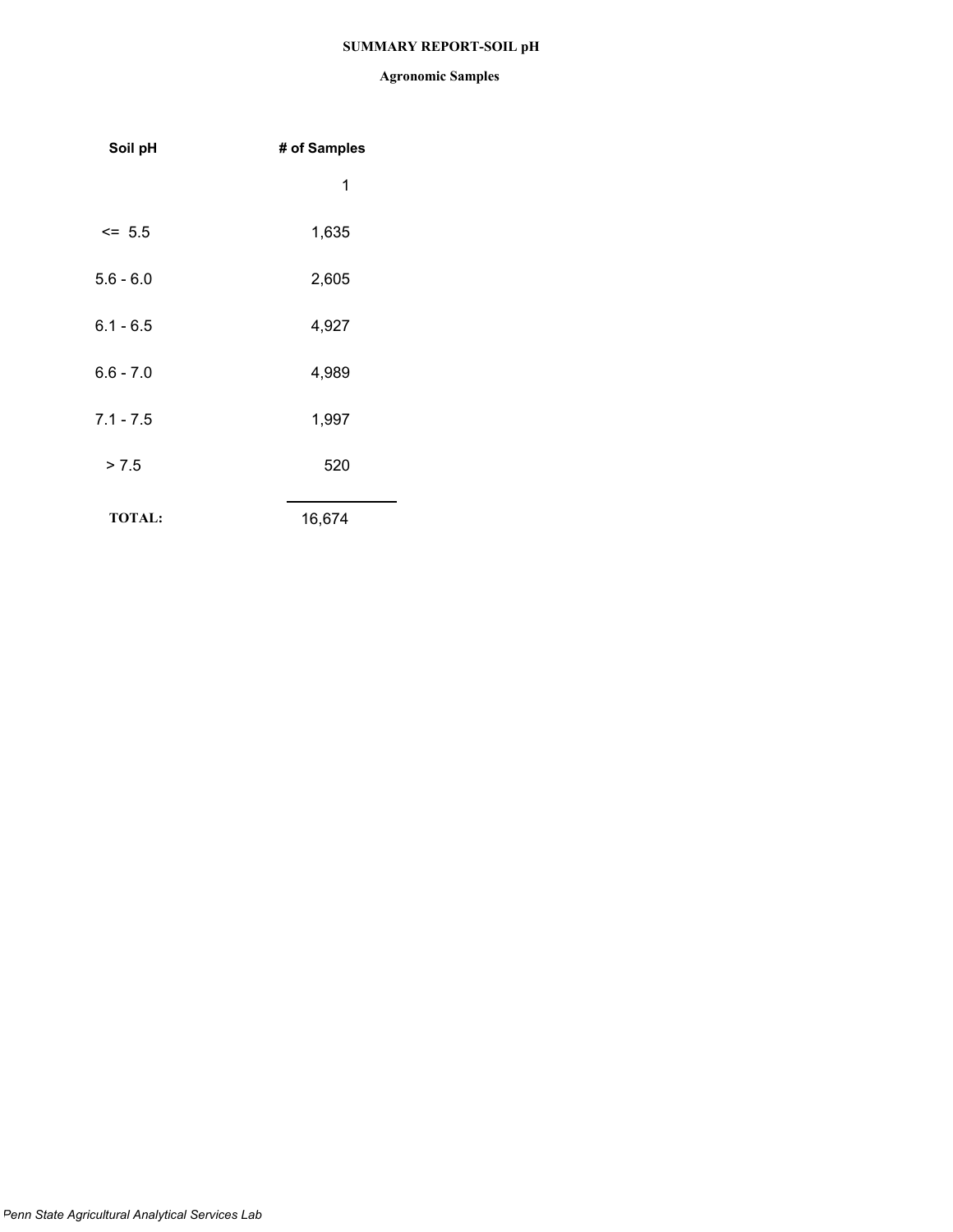| County           | <b>Total Samples</b> | pH          | # of Samples             |
|------------------|----------------------|-------------|--------------------------|
| <b>ADAMS</b>     | 136                  |             |                          |
|                  |                      |             |                          |
|                  |                      | $<= 5.5$    | $\overline{\mathbf{4}}$  |
|                  |                      | $5.6 - 6.0$ | 31                       |
|                  |                      | $6.1 - 6.5$ | 46                       |
|                  |                      | $6.6 - 7.0$ | 37                       |
|                  |                      | $7.1 - 7.5$ | 15                       |
|                  |                      | > 7.5       | $\mathbf 3$              |
| <b>ALLEGHENY</b> | 306                  |             |                          |
|                  |                      |             |                          |
|                  |                      |             |                          |
|                  |                      | $<= 5.5$    | 71                       |
|                  |                      | $5.6 - 6.0$ | 65                       |
|                  |                      | $6.1 - 6.5$ | 58                       |
|                  |                      | $6.6 - 7.0$ | 53                       |
|                  |                      | $7.1 - 7.5$ | 27                       |
|                  |                      | > 7.5       | 32                       |
| <b>ARMSTRONG</b> | 116                  |             |                          |
|                  |                      |             |                          |
|                  |                      |             |                          |
|                  |                      | $<= 5.5$    | 15                       |
|                  |                      | $5.6 - 6.0$ | 13                       |
|                  |                      | $6.1 - 6.5$ | 45                       |
|                  |                      | $6.6 - 7.0$ | 23                       |
|                  |                      | $7.1 - 7.5$ | 15                       |
|                  |                      | > 7.5       | $\mathbf 5$              |
| <b>BEAVER</b>    | $115$                |             |                          |
|                  |                      |             |                          |
|                  |                      |             |                          |
|                  |                      | $<= 5.5$    | 13                       |
|                  |                      | $5.6 - 6.0$ | 23                       |
|                  |                      | $6.1 - 6.5$ | 31                       |
|                  |                      | $6.6 - 7.0$ | 40                       |
|                  |                      | $7.1 - 7.5$ | 4                        |
|                  |                      | > 7.5       | $\overline{\mathcal{A}}$ |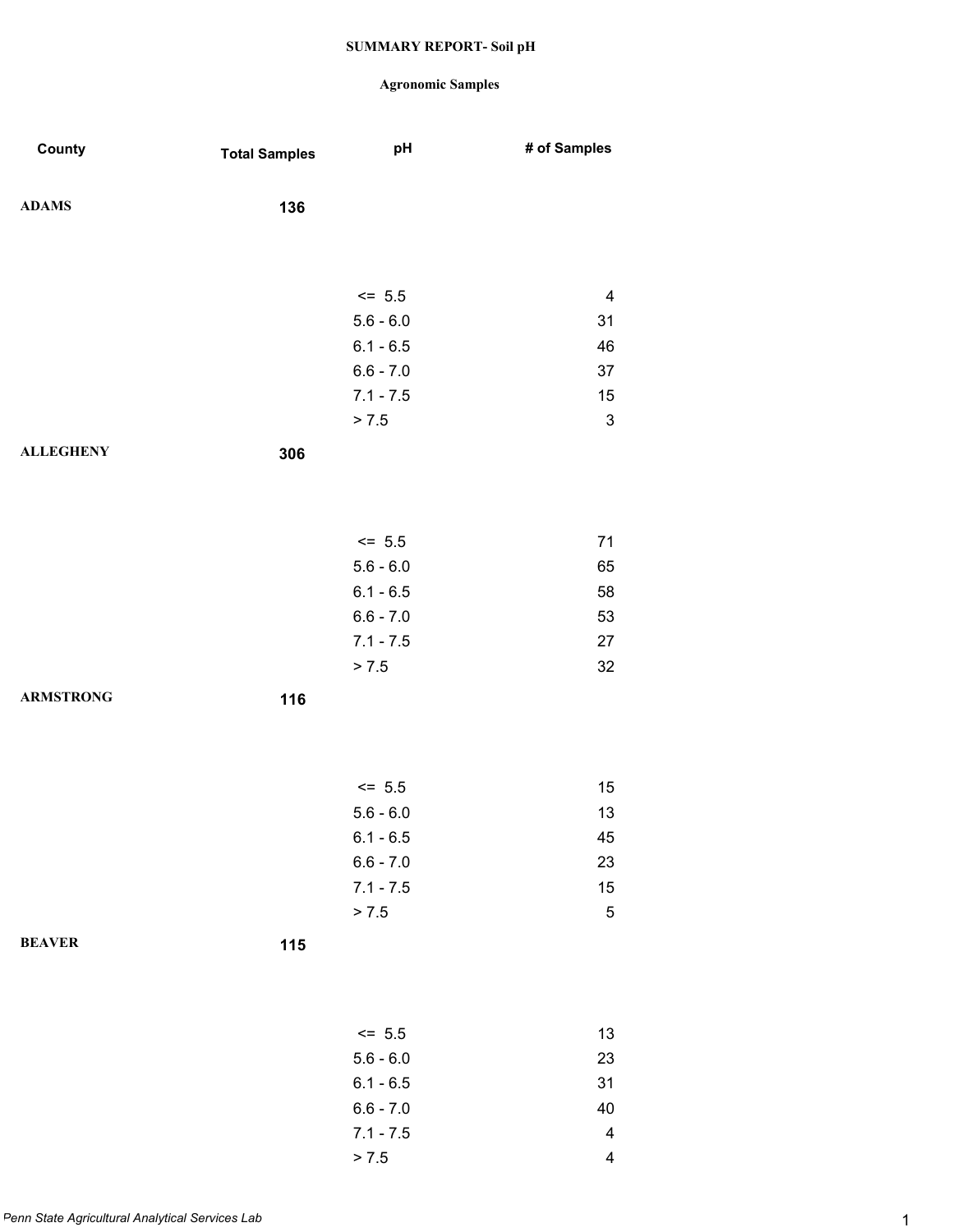| County          | <b>Total Samples</b> | pH          | # of Samples              |
|-----------------|----------------------|-------------|---------------------------|
| <b>BEDFORD</b>  | 140                  |             |                           |
|                 |                      |             |                           |
|                 |                      | $<= 5.5$    | $\sqrt{5}$                |
|                 |                      | $5.6 - 6.0$ | 23                        |
|                 |                      | $6.1 - 6.5$ | 42                        |
|                 |                      | $6.6 - 7.0$ | 35                        |
|                 |                      | $7.1 - 7.5$ | 32                        |
|                 |                      | > 7.5       | $\ensuremath{\mathsf{3}}$ |
| <b>BERKS</b>    | 778                  |             |                           |
|                 |                      |             |                           |
|                 |                      | $<= 5.5$    | 16                        |
|                 |                      | $5.6 - 6.0$ | 68                        |
|                 |                      | $6.1 - 6.5$ | 289                       |
|                 |                      | $6.6 - 7.0$ | 295                       |
|                 |                      | $7.1 - 7.5$ | 57                        |
|                 |                      | > 7.5       | 53                        |
| <b>BLAIR</b>    | 180                  |             |                           |
|                 |                      |             |                           |
|                 |                      | $<= 5.5$    | 13                        |
|                 |                      | $5.6 - 6.0$ | 24                        |
|                 |                      | $6.1 - 6.5$ | 44                        |
|                 |                      | $6.6 - 7.0$ | 67                        |
|                 |                      | $7.1 - 7.5$ | 29                        |
|                 |                      | > 7.5       | $\ensuremath{\mathsf{3}}$ |
| <b>BRADFORD</b> | 431                  |             |                           |
|                 |                      |             |                           |
|                 |                      | $\le$ 5.5   | 45                        |
|                 |                      | $5.6 - 6.0$ | 129                       |
|                 |                      | $6.1 - 6.5$ | 138                       |
|                 |                      | $6.6 - 7.0$ | 83                        |
|                 |                      | $7.1 - 7.5$ | 31                        |
|                 |                      | > 7.5       | $\mathbf 5$               |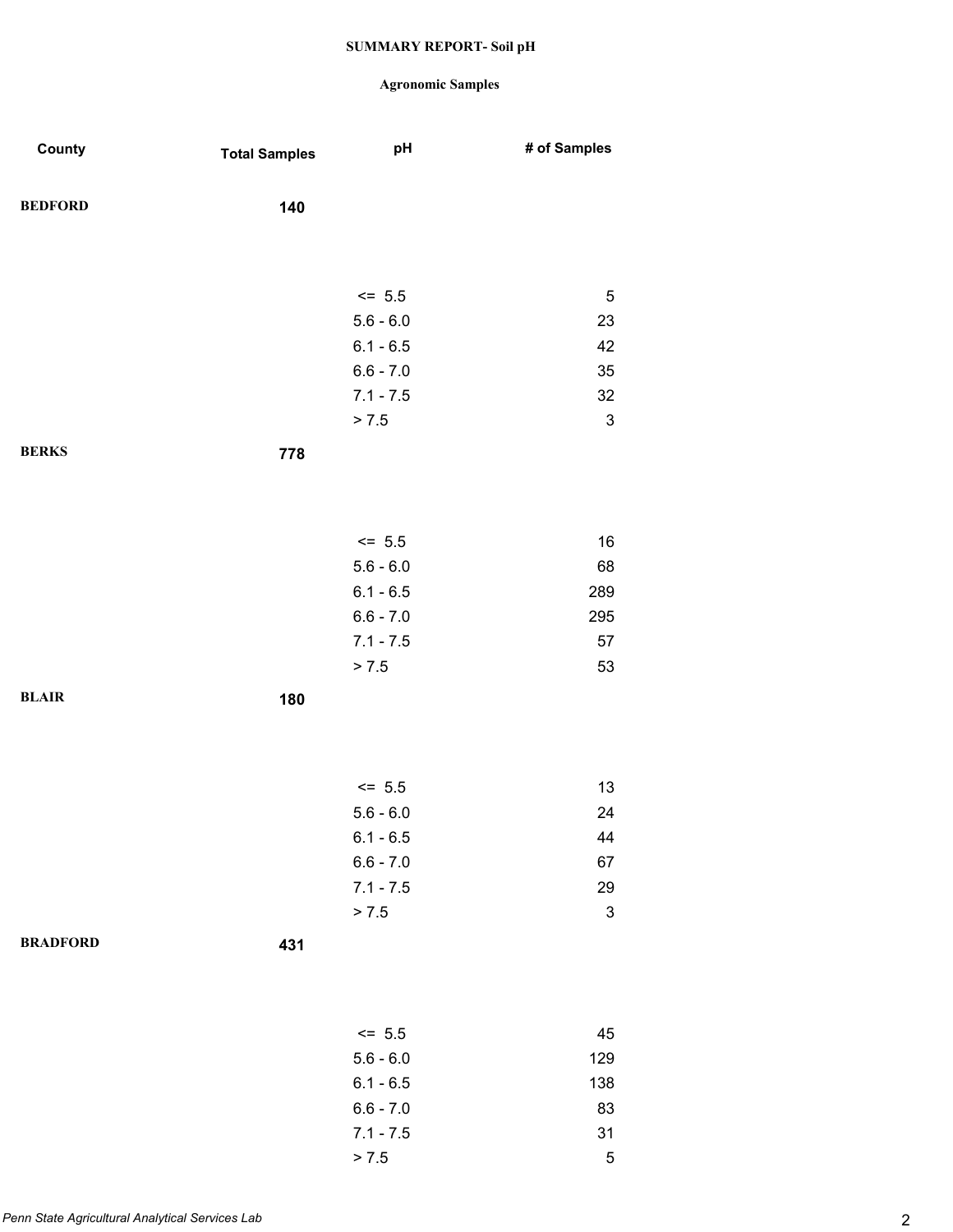| County         | <b>Total Samples</b> | pH          | # of Samples     |
|----------------|----------------------|-------------|------------------|
| <b>BUCKS</b>   | 219                  |             |                  |
|                |                      |             |                  |
|                |                      |             |                  |
|                |                      | $\le$ 5.5   | 12               |
|                |                      | $5.6 - 6.0$ | 69               |
|                |                      | $6.1 - 6.5$ | $77 \,$          |
|                |                      | $6.6 - 7.0$ | 49               |
|                |                      | $7.1 - 7.5$ | $\overline{7}$   |
|                |                      | > 7.5       | $\mathbf 5$      |
| <b>BUTLER</b>  | 304                  |             |                  |
|                |                      |             |                  |
|                |                      |             |                  |
|                |                      | $<= 5.5$    | 12               |
|                |                      | $5.6 - 6.0$ | 43               |
|                |                      | $6.1 - 6.5$ | 84               |
|                |                      | $6.6 - 7.0$ | 91               |
|                |                      | $7.1 - 7.5$ | 44               |
|                |                      | > 7.5       | $30\,$           |
| <b>CAMBRIA</b> | 197                  |             |                  |
|                |                      |             |                  |
|                |                      |             |                  |
|                |                      | $<= 5.5$    | $15\,$           |
|                |                      | $5.6 - 6.0$ | 29               |
|                |                      | $6.1 - 6.5$ | 57               |
|                |                      | $6.6 - 7.0$ | 52               |
|                |                      | $7.1 - 7.5$ | 40               |
|                |                      | > 7.5       | 4                |
| <b>CAMERON</b> |                      |             |                  |
|                | $30\,$               |             |                  |
|                |                      |             |                  |
|                |                      |             |                  |
|                |                      | $<= 5.5$    | 4                |
|                |                      | $5.6 - 6.0$ | 1                |
|                |                      | $6.1 - 6.5$ | 5                |
|                |                      | $6.6 - 7.0$ | 5                |
|                |                      | $7.1 - 7.5$ | 13               |
|                |                      | > 7.5       | $\boldsymbol{2}$ |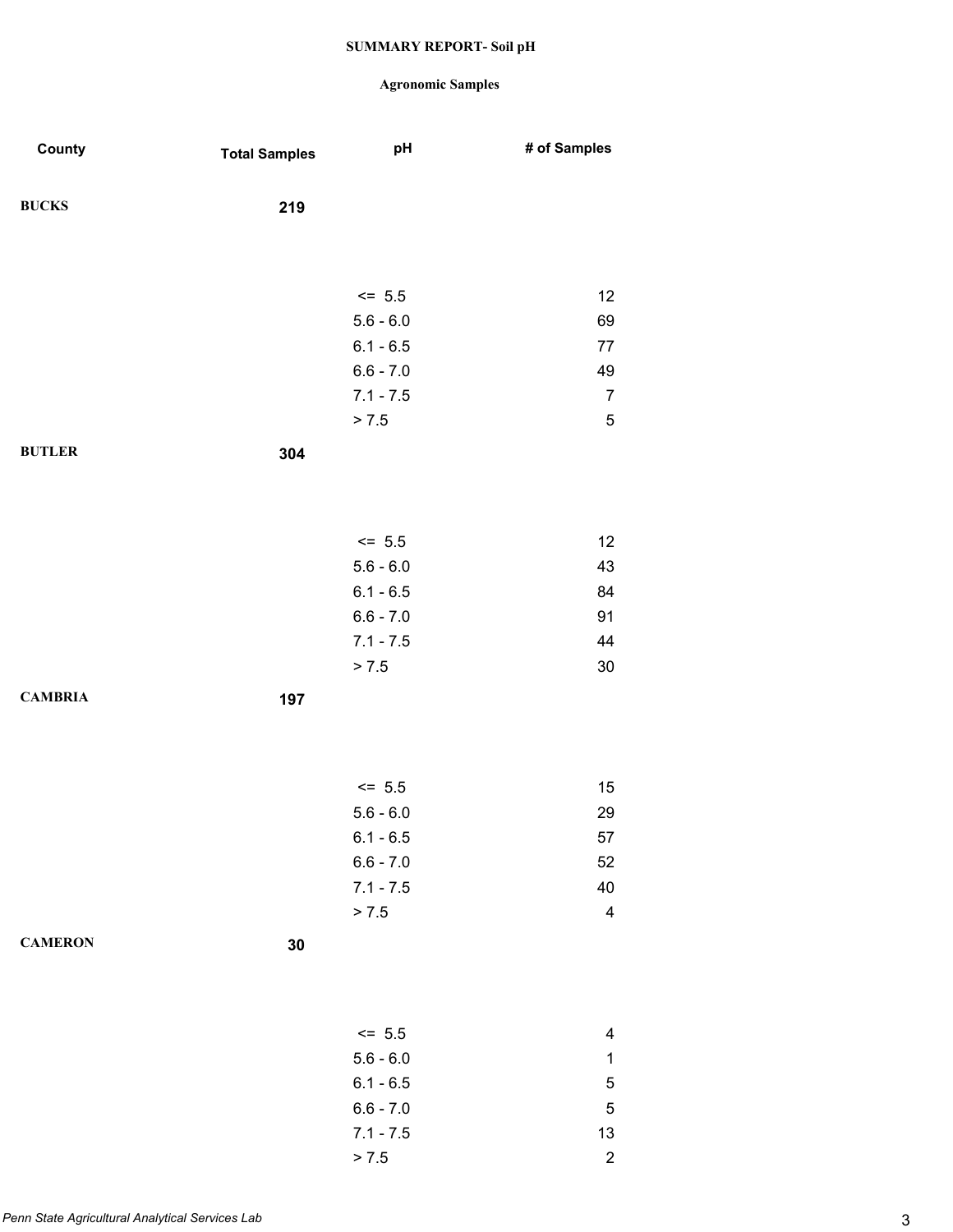| County         | <b>Total Samples</b> | pH                         | # of Samples              |
|----------------|----------------------|----------------------------|---------------------------|
| <b>CARBON</b>  | 28                   |                            |                           |
|                |                      |                            |                           |
|                |                      | $<= 5.5$                   | $\overline{\mathbf{4}}$   |
|                |                      | $5.6 - 6.0$                | 13                        |
|                |                      | $6.1 - 6.5$                | $\bf 8$                   |
|                |                      | $6.6 - 7.0$                | $\boldsymbol{2}$          |
|                |                      | > 7.5                      | $\mathbf 1$               |
| <b>CENTRE</b>  | 2,732                |                            |                           |
|                |                      |                            |                           |
|                |                      |                            |                           |
|                |                      |                            | $\mathbf 1$               |
|                |                      | $<= 5.5$                   | 407                       |
|                |                      | $5.6 - 6.0$                | 224                       |
|                |                      | $6.1 - 6.5$                | 730                       |
|                |                      | $6.6 - 7.0$                | 882                       |
|                |                      | $7.1 - 7.5$                | 381                       |
|                |                      | > 7.5                      | 107                       |
| <b>CHESTER</b> | 142                  |                            |                           |
|                |                      |                            |                           |
|                |                      |                            |                           |
|                |                      |                            |                           |
|                |                      | $<= 5.5$                   | 11                        |
|                |                      | $5.6 - 6.0$                | 32                        |
|                |                      | $6.1 - 6.5$<br>$6.6 - 7.0$ | 51<br>31                  |
|                |                      | $7.1 - 7.5$                | 12                        |
|                |                      | > 7.5                      | $\mathbf 5$               |
|                |                      |                            |                           |
| <b>CLARION</b> | 100                  |                            |                           |
|                |                      |                            |                           |
|                |                      |                            |                           |
|                |                      | $<= 5.5$                   | 13                        |
|                |                      | $5.6 - 6.0$                | 14                        |
|                |                      | $6.1 - 6.5$                | $38\,$                    |
|                |                      | $6.6 - 7.0$                | $30\,$                    |
|                |                      | $7.1 - 7.5$                | $\ensuremath{\mathsf{3}}$ |
|                |                      | > 7.5                      | $\overline{c}$            |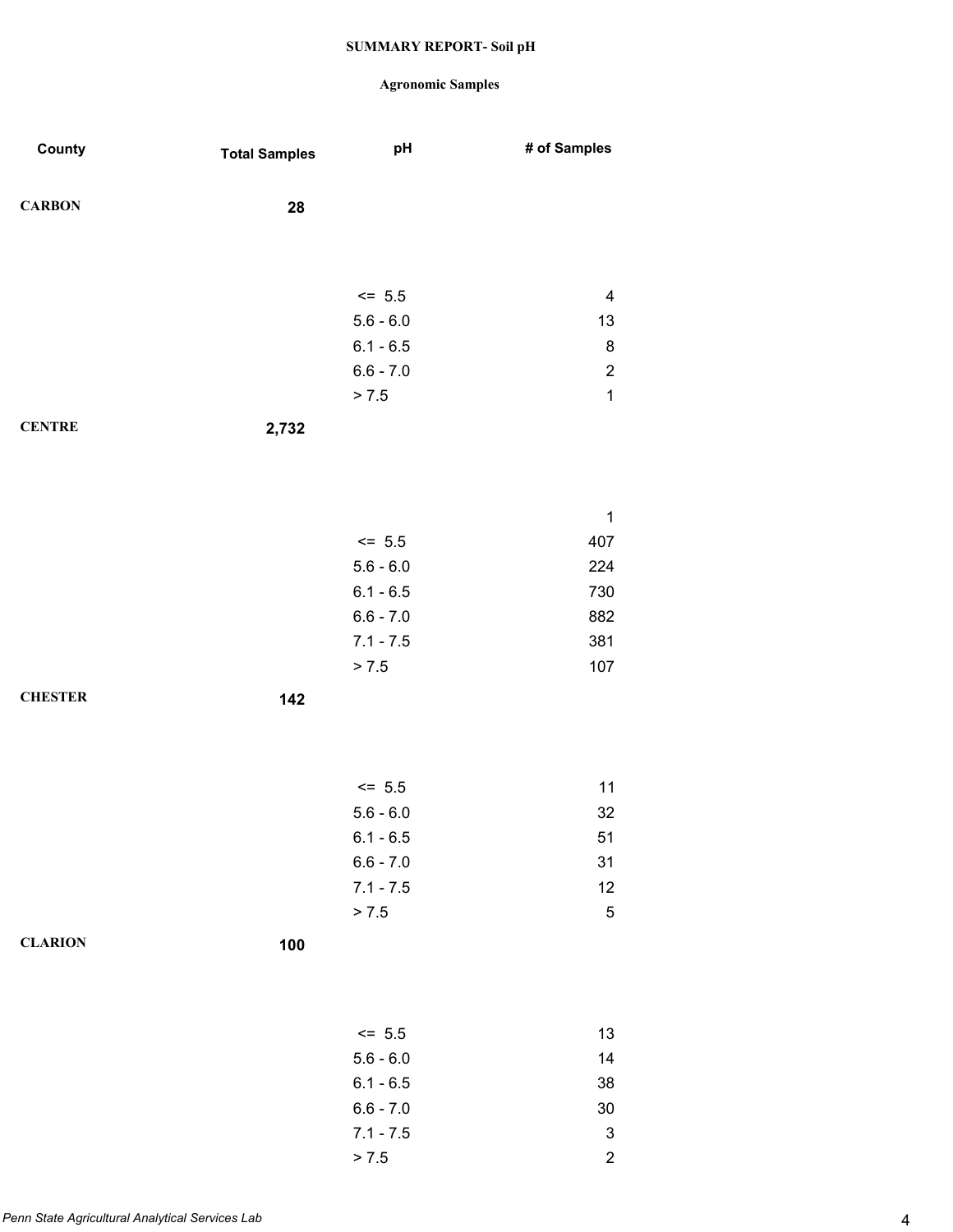| County            | <b>Total Samples</b> | pH                         | # of Samples |
|-------------------|----------------------|----------------------------|--------------|
| <b>CLEARFIELD</b> | 269                  |                            |              |
|                   |                      |                            |              |
|                   |                      | $<= 5.5$                   | 37           |
|                   |                      | $5.6 - 6.0$                | 37           |
|                   |                      | $6.1 - 6.5$                | 74           |
|                   |                      | $6.6 - 7.0$                | 90           |
|                   |                      | $7.1 - 7.5$                | 26           |
|                   |                      | > 7.5                      | $\mathbf 5$  |
| <b>CLINTON</b>    | 191                  |                            |              |
|                   |                      |                            |              |
|                   |                      |                            |              |
|                   |                      | $<= 5.5$                   | 17           |
|                   |                      | $5.6 - 6.0$                | 36           |
|                   |                      | $6.1 - 6.5$                | 56           |
|                   |                      | $6.6 - 7.0$                | 44           |
|                   |                      | $7.1 - 7.5$                | 32           |
|                   |                      | > 7.5                      | $\,6$        |
| <b>COLUMBIA</b>   | 236                  |                            |              |
|                   |                      |                            |              |
|                   |                      |                            |              |
|                   |                      |                            |              |
|                   |                      | $<= 5.5$                   | 17           |
|                   |                      | $5.6 - 6.0$                | 48           |
|                   |                      | $6.1 - 6.5$                | 88           |
|                   |                      | $6.6 - 7.0$<br>$7.1 - 7.5$ | $70\,$<br>13 |
|                   |                      |                            |              |
| <b>CRAWFORD</b>   | 493                  |                            |              |
|                   |                      |                            |              |
|                   |                      |                            |              |
|                   |                      | $<= 5.5$                   | 28           |
|                   |                      | $5.6 - 6.0$                | 91           |
|                   |                      | $6.1 - 6.5$                | 225          |
|                   |                      | $6.6 - 7.0$                | 143          |
|                   |                      | $7.1 - 7.5$                | $\,6$        |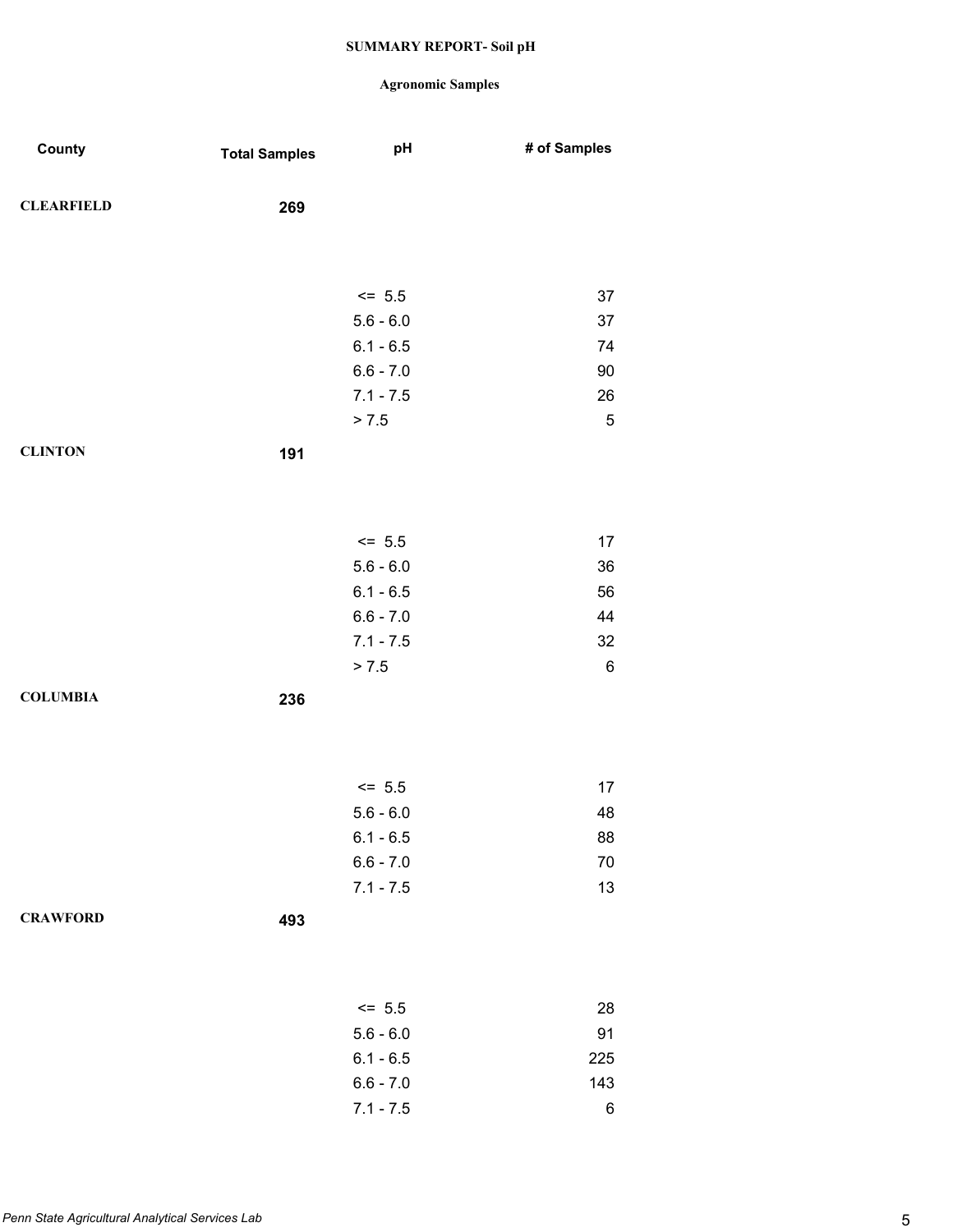| County            | <b>Total Samples</b> | pH          | # of Samples              |
|-------------------|----------------------|-------------|---------------------------|
| <b>CUMBERLAND</b> | 164                  |             |                           |
|                   |                      |             |                           |
|                   |                      |             |                           |
|                   |                      | $<= 5.5$    | 5                         |
|                   |                      | $5.6 - 6.0$ | $10$                      |
|                   |                      | $6.1 - 6.5$ | 36                        |
|                   |                      | $6.6 - 7.0$ | 56                        |
|                   |                      | $7.1 - 7.5$ | 46                        |
|                   |                      | > 7.5       | 11                        |
| <b>DAUPHIN</b>    | 340                  |             |                           |
|                   |                      |             |                           |
|                   |                      |             |                           |
|                   |                      | $<= 5.5$    | 27                        |
|                   |                      | $5.6 - 6.0$ | 56                        |
|                   |                      | $6.1 - 6.5$ | 103                       |
|                   |                      | $6.6 - 7.0$ | $90\,$                    |
|                   |                      | $7.1 - 7.5$ | 58                        |
|                   |                      | > 7.5       | $\,6$                     |
| <b>DELAWARE</b>   | 18                   |             |                           |
|                   |                      |             |                           |
|                   |                      |             |                           |
|                   |                      | $<= 5.5$    | $\ensuremath{\mathsf{3}}$ |
|                   |                      | $5.6 - 6.0$ | 6                         |
|                   |                      | $6.1 - 6.5$ | 3                         |
|                   |                      | $6.6 - 7.0$ | $\mathbf 5$               |
|                   |                      | $7.1 - 7.5$ | $\mathbf 1$               |
| ${\bf ELK}$       | 149                  |             |                           |
|                   |                      |             |                           |
|                   |                      |             |                           |
|                   |                      | $\le$ 5.5   | 17                        |
|                   |                      | $5.6 - 6.0$ | 24                        |
|                   |                      | $6.1 - 6.5$ | 45                        |
|                   |                      | $6.6 - 7.0$ | 48                        |
|                   |                      | $7.1 - 7.5$ | 11                        |
|                   |                      | > 7.5       | $\overline{\mathcal{A}}$  |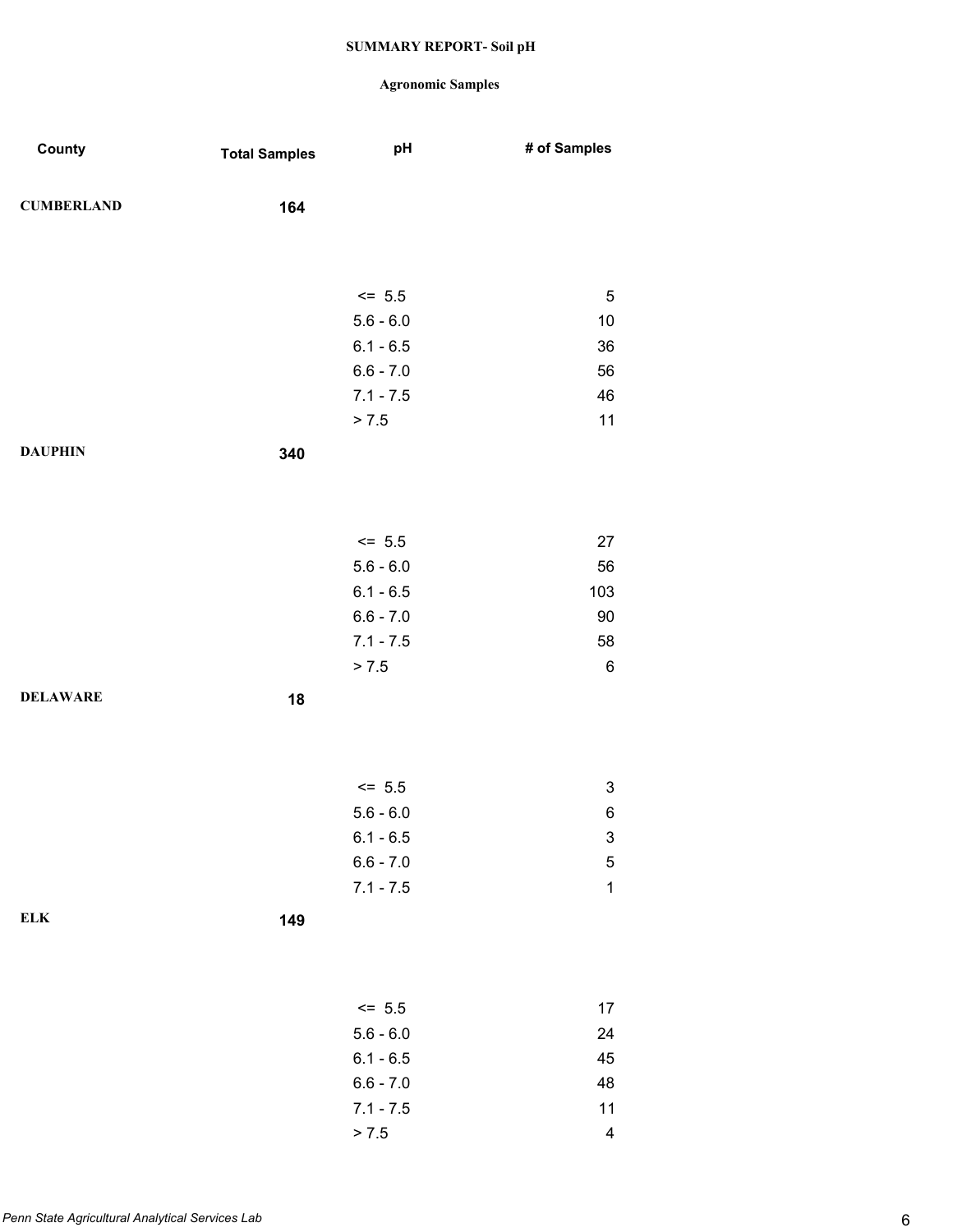| County          | <b>Total Samples</b> | pH          | # of Samples   |
|-----------------|----------------------|-------------|----------------|
| <b>ERIE</b>     | 200                  |             |                |
|                 |                      |             |                |
|                 |                      | $<= 5.5$    | 23             |
|                 |                      | $5.6 - 6.0$ | 75             |
|                 |                      | $6.1 - 6.5$ | 63             |
|                 |                      | $6.6 - 7.0$ | 34             |
|                 |                      | $7.1 - 7.5$ | 4              |
|                 |                      | > 7.5       | $\mathbf 1$    |
| <b>FAYETTE</b>  | 79                   |             |                |
|                 |                      |             |                |
|                 |                      | $<= 5.5$    | 15             |
|                 |                      | $5.6 - 6.0$ | 15             |
|                 |                      | $6.1 - 6.5$ | 25             |
|                 |                      | $6.6 - 7.0$ | 16             |
|                 |                      | $7.1 - 7.5$ | $\overline{7}$ |
|                 |                      | > 7.5       | $\mathbf 1$    |
| <b>FOREST</b>   | 102                  |             |                |
|                 |                      |             |                |
|                 |                      | $<= 5.5$    | 4              |
|                 |                      | $5.6 - 6.0$ | 18             |
|                 |                      | $6.1 - 6.5$ | 41             |
|                 |                      | $6.6 - 7.0$ | 38             |
|                 |                      | > 7.5       | $\mathbf 1$    |
| <b>FRANKLIN</b> | 982                  |             |                |
|                 |                      |             |                |
|                 |                      | $\le$ 5.5   | 17             |
|                 |                      | $5.6 - 6.0$ | 55             |
|                 |                      | $6.1 - 6.5$ | 222            |
|                 |                      | $6.6 - 7.0$ | 489            |
|                 |                      | $7.1 - 7.5$ | 176            |
|                 |                      | > 7.5       | 23             |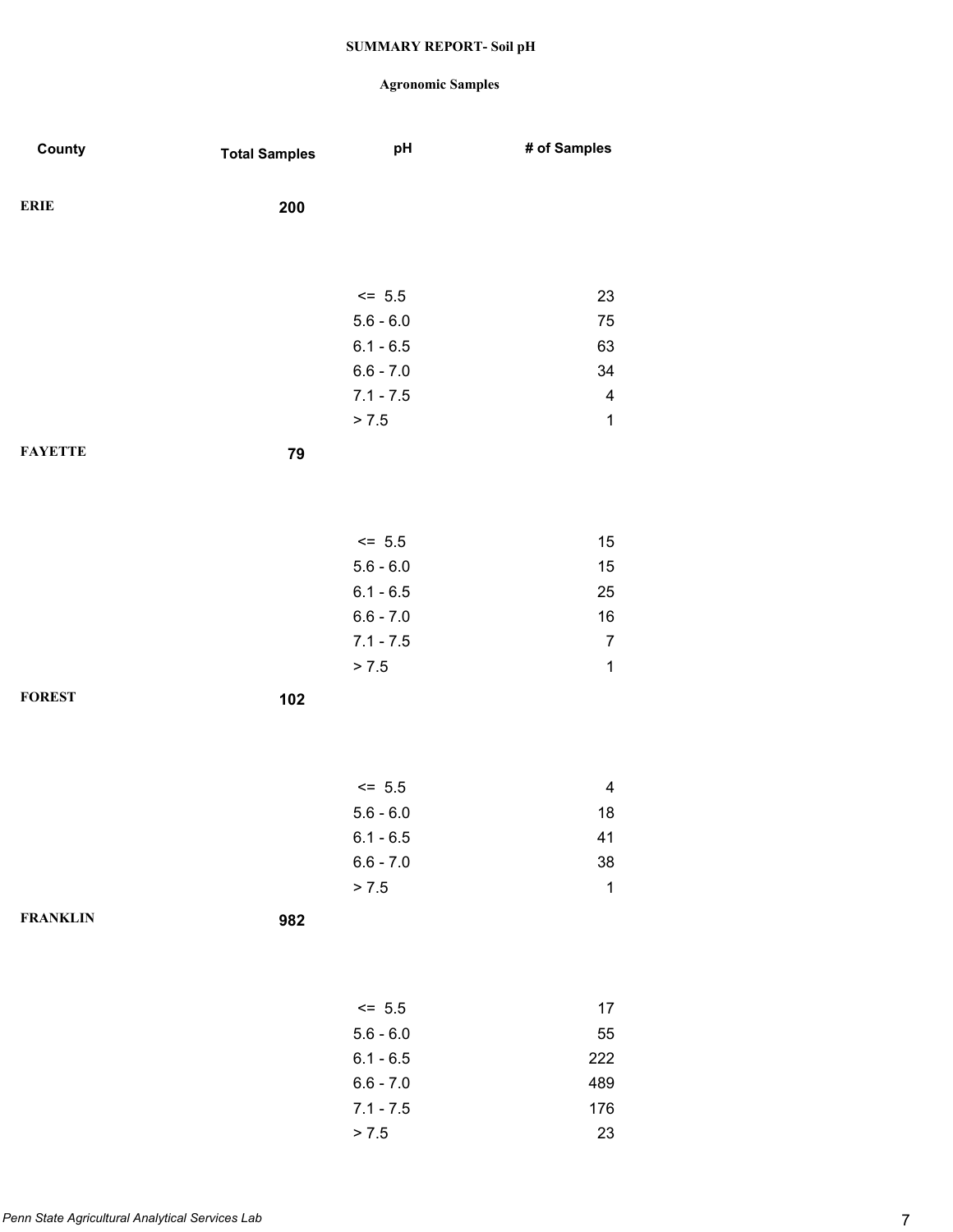| County            | <b>Total Samples</b> | pH          | # of Samples            |
|-------------------|----------------------|-------------|-------------------------|
|                   |                      |             |                         |
| <b>FRANKLIN</b>   | 25                   |             |                         |
|                   |                      |             |                         |
|                   |                      |             |                         |
|                   |                      | $5.6 - 6.0$ | 4                       |
|                   |                      | $6.1 - 6.5$ | $\boldsymbol{9}$        |
|                   |                      | $6.6 - 7.0$ | $\bf 8$                 |
|                   |                      | $7.1 - 7.5$ | $\overline{\mathbf{4}}$ |
| <b>FULTON</b>     | 86                   |             |                         |
|                   |                      |             |                         |
|                   |                      |             |                         |
|                   |                      | $<= 5.5$    | $\overline{c}$          |
|                   |                      | $5.6 - 6.0$ | 13                      |
|                   |                      | $6.1 - 6.5$ | 18                      |
|                   |                      | $6.6 - 7.0$ | 35                      |
|                   |                      | $7.1 - 7.5$ | 18                      |
| <b>GREENE</b>     | 175                  |             |                         |
|                   |                      |             |                         |
|                   |                      |             |                         |
|                   |                      | $<= 5.5$    | 54                      |
|                   |                      | $5.6 - 6.0$ | 47                      |
|                   |                      | $6.1 - 6.5$ | 42                      |
|                   |                      | $6.6 - 7.0$ | 22                      |
|                   |                      | $7.1 - 7.5$ | 8                       |
|                   |                      | > 7.5       | $\overline{c}$          |
| <b>HUNTINGDON</b> | 169                  |             |                         |
|                   |                      |             |                         |
|                   |                      |             |                         |
|                   |                      | $<= 5.5$    | 19                      |
|                   |                      | $5.6 - 6.0$ | 19                      |
|                   |                      | $6.1 - 6.5$ | 45                      |
|                   |                      | $6.6 - 7.0$ | 53                      |
|                   |                      | $7.1 - 7.5$ | 32                      |
|                   |                      | > 7.5       | $\mathbf 1$             |
| <b>INDIANA</b>    | 275                  |             |                         |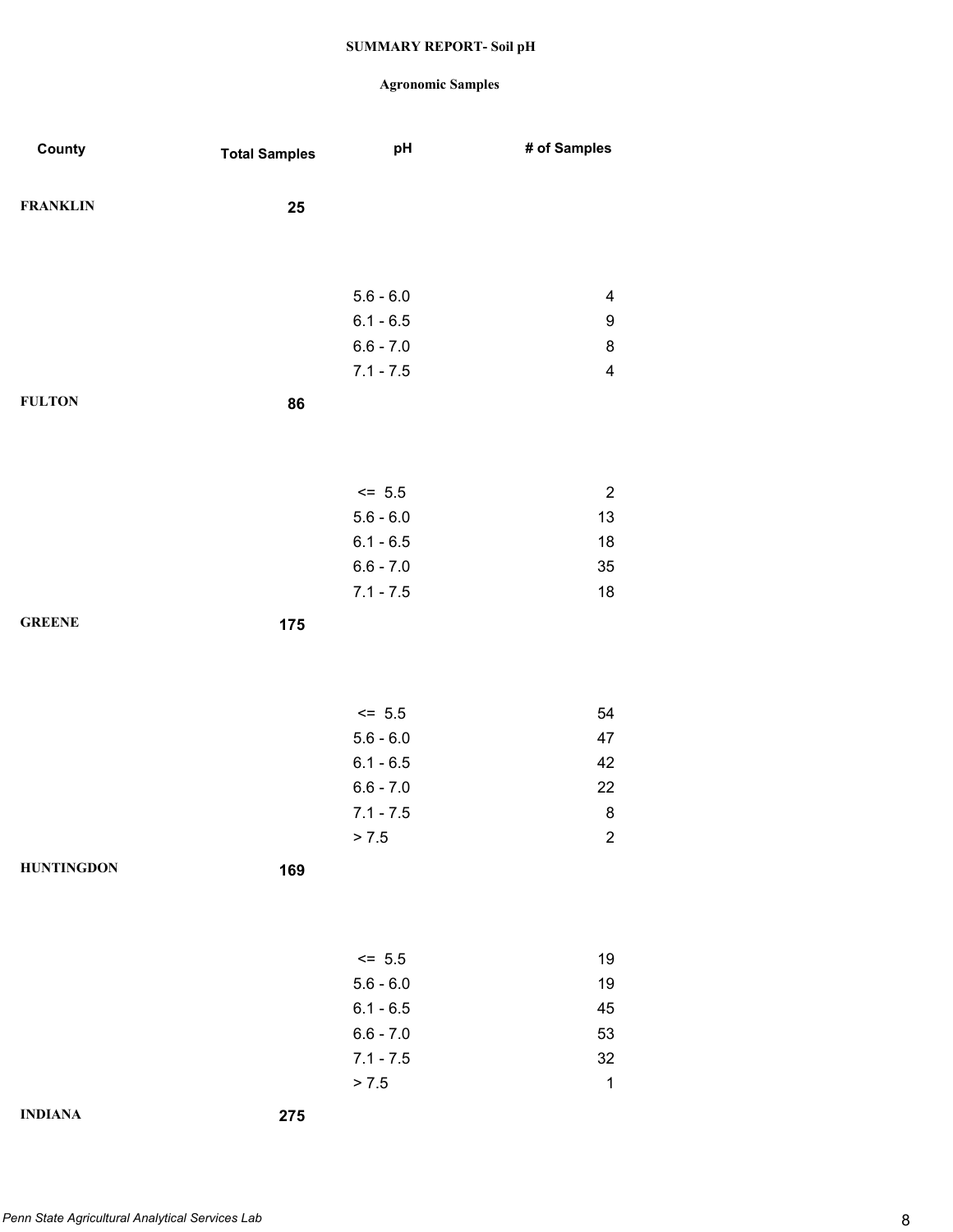| County            | <b>Total Samples</b> | pH          | # of Samples   |
|-------------------|----------------------|-------------|----------------|
|                   |                      |             |                |
|                   |                      | $\le$ 5.5   | 35             |
|                   |                      | $5.6 - 6.0$ | 61             |
|                   |                      | $6.1 - 6.5$ | 66             |
|                   |                      | $6.6 - 7.0$ | 59             |
|                   |                      | $7.1 - 7.5$ | 31             |
|                   |                      | > 7.5       | 23             |
| <b>JEFFERSON</b>  | 407                  |             |                |
|                   |                      |             |                |
|                   |                      |             |                |
|                   |                      | $\le$ 5.5   | 21             |
|                   |                      | $5.6 - 6.0$ | 63             |
|                   |                      | $6.1 - 6.5$ | 136            |
|                   |                      | $6.6 - 7.0$ | 144            |
|                   |                      | $7.1 - 7.5$ | $38\,$         |
|                   |                      | > 7.5       | $\mathbf 5$    |
| <b>JUNIATA</b>    | 208                  |             |                |
|                   |                      |             |                |
|                   |                      |             |                |
|                   |                      | $\le$ 5.5   | 4              |
|                   |                      | $5.6 - 6.0$ |                |
|                   |                      |             | 20             |
|                   |                      | $6.1 - 6.5$ | 74             |
|                   |                      | $6.6 - 7.0$ | 75             |
|                   |                      | $7.1 - 7.5$ | 34             |
|                   |                      | > 7.5       | $\mathbf 1$    |
| <b>LACKAWANNA</b> | 146                  |             |                |
|                   |                      |             |                |
|                   |                      |             |                |
|                   |                      | $\le$ 5.5   | 19             |
|                   |                      | $5.6 - 6.0$ | 28             |
|                   |                      | $6.1 - 6.5$ | 43             |
|                   |                      | $6.6 - 7.0$ | 35             |
|                   |                      | $7.1 - 7.5$ | 19             |
|                   |                      | > 7.5       | $\overline{2}$ |
| <b>LANCASTER</b>  | 181                  |             |                |
|                   |                      |             |                |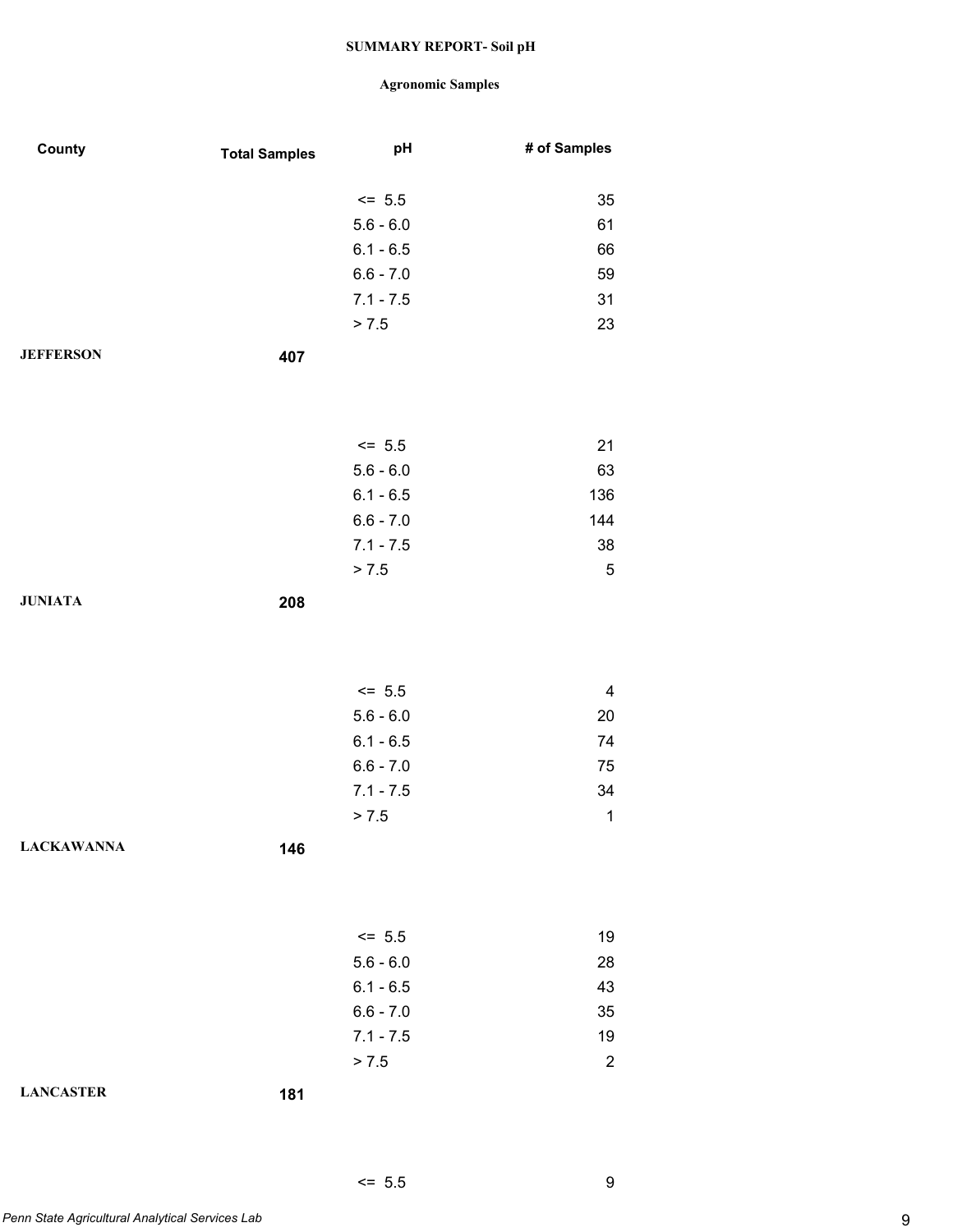| County          | <b>Total Samples</b> | pH                         | # of Samples              |
|-----------------|----------------------|----------------------------|---------------------------|
|                 |                      | $5.6 - 6.0$                | 14                        |
|                 |                      | $6.1 - 6.5$                | 40                        |
|                 |                      | $6.6 - 7.0$                | 76                        |
|                 |                      | $7.1 - 7.5$                | 26                        |
|                 |                      | > 7.5                      | 16                        |
| <b>LAWRENCE</b> | 274                  |                            |                           |
|                 |                      |                            |                           |
|                 |                      | $<= 5.5$                   | 17                        |
|                 |                      | $5.6 - 6.0$                | 58                        |
|                 |                      | $6.1 - 6.5$                | 98                        |
|                 |                      | $6.6 - 7.0$                | 61                        |
|                 |                      | $7.1 - 7.5$                | 25                        |
|                 |                      | > 7.5                      | 15                        |
| <b>LEBANON</b>  | 398                  |                            |                           |
|                 |                      |                            |                           |
|                 |                      | $<= 5.5$                   | 18                        |
|                 |                      | $5.6 - 6.0$<br>$6.1 - 6.5$ | 44<br>122                 |
|                 |                      | $6.6 - 7.0$                | 158                       |
|                 |                      | $7.1 - 7.5$                | 53                        |
|                 |                      | > 7.5                      | $\ensuremath{\mathsf{3}}$ |
| <b>LEHIGH</b>   | 75                   |                            |                           |
|                 |                      |                            |                           |
|                 |                      | $<= 5.5$                   | 9                         |
|                 |                      | $5.6 - 6.0$                | 6                         |
|                 |                      | $6.1 - 6.5$                | 23                        |
|                 |                      | $6.6 - 7.0$                | 21                        |
|                 |                      | $7.1 - 7.5$                | 16                        |
| <b>LUZERNE</b>  | 162                  |                            |                           |
|                 |                      | $<= 5.5$                   | 48                        |
|                 |                      | $5.6 - 6.0$                | 36                        |
|                 |                      | $6.1 - 6.5$                | 31                        |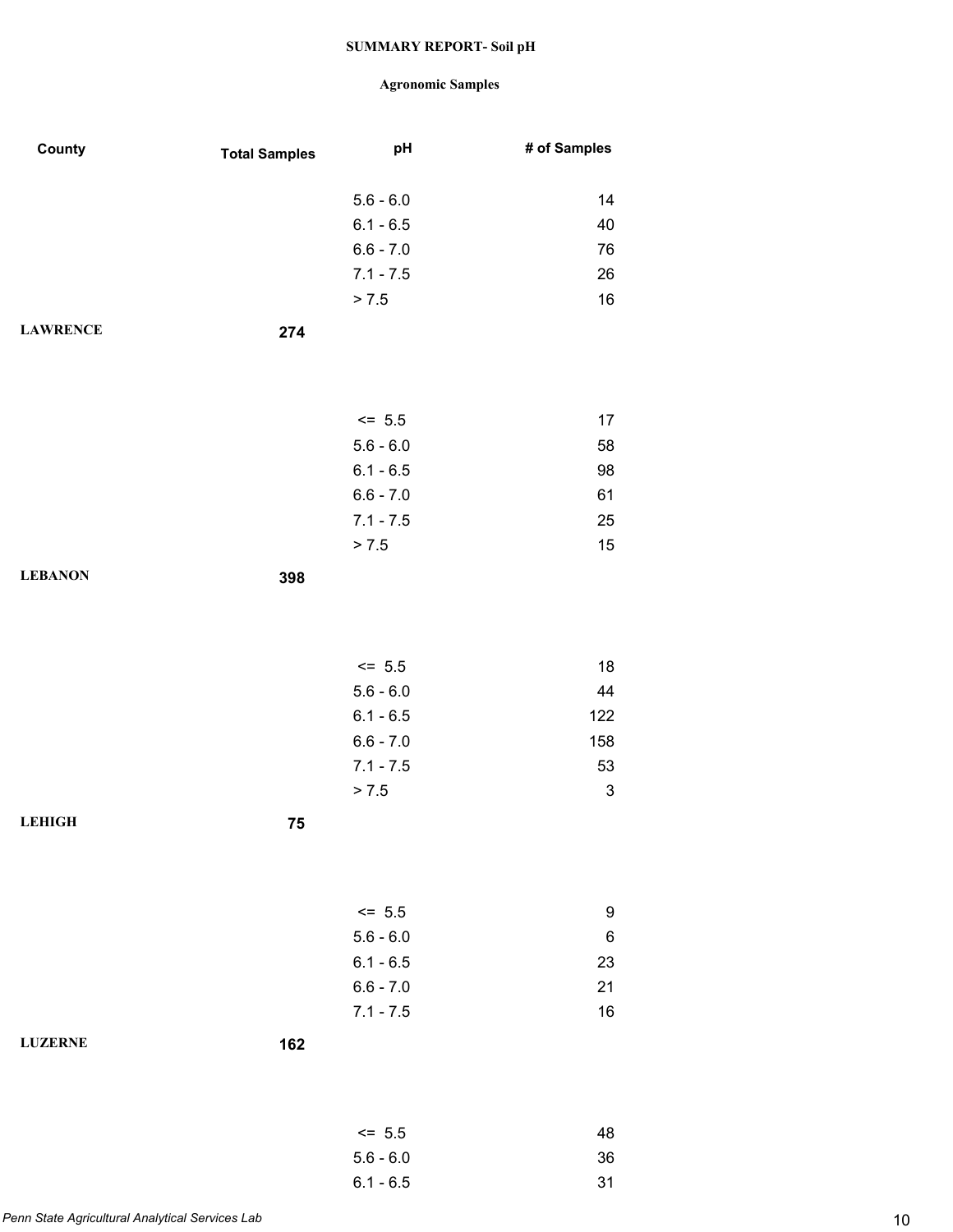| County          | <b>Total Samples</b> | pH                         | # of Samples                 |
|-----------------|----------------------|----------------------------|------------------------------|
|                 |                      |                            |                              |
|                 |                      | $6.6 - 7.0$                | 25                           |
|                 |                      | $7.1 - 7.5$                | 15                           |
|                 |                      | > 7.5                      | $\overline{7}$               |
| <b>LYCOMING</b> | 363                  |                            |                              |
|                 |                      |                            |                              |
|                 |                      |                            |                              |
|                 |                      |                            |                              |
|                 |                      | $<= 5.5$                   | 35                           |
|                 |                      | $5.6 - 6.0$                | 54                           |
|                 |                      | $6.1 - 6.5$                | 97                           |
|                 |                      | $6.6 - 7.0$                | 137                          |
|                 |                      | $7.1 - 7.5$                | 35                           |
|                 |                      | > 7.5                      | $\mathbf 5$                  |
| <b>MCKEAN</b>   | 41                   |                            |                              |
|                 |                      |                            |                              |
|                 |                      |                            |                              |
|                 |                      |                            |                              |
|                 |                      | $<= 5.5$<br>$5.6 - 6.0$    | $\overline{7}$<br>$\bf 8$    |
|                 |                      |                            | 12                           |
|                 |                      | $6.1 - 6.5$                |                              |
|                 |                      | $6.6 - 7.0$<br>$7.1 - 7.5$ | 9<br>$\overline{\mathbf{4}}$ |
|                 |                      |                            | $\mathbf 1$                  |
|                 |                      | > 7.5                      |                              |
| <b>MERCER</b>   | 295                  |                            |                              |
|                 |                      |                            |                              |
|                 |                      |                            |                              |
|                 |                      | $\le$ 5.5                  | 27                           |
|                 |                      | $5.6 - 6.0$                | 53                           |
|                 |                      | $6.1 - 6.5$                | 122                          |
|                 |                      | $6.6 - 7.0$                | 77                           |
|                 |                      | $7.1 - 7.5$                | 14                           |
|                 |                      | > 7.5                      | $\overline{c}$               |
| <b>MIFFLIN</b>  |                      |                            |                              |
|                 | 147                  |                            |                              |
|                 |                      |                            |                              |
|                 |                      |                            |                              |
|                 |                      | $<= 5.5$                   | $\mathbf 5$                  |
|                 |                      | $5.6 - 6.0$                | 14                           |
|                 |                      | $6.1 - 6.5$                | 37                           |
|                 |                      | $6.6 - 7.0$                | 44                           |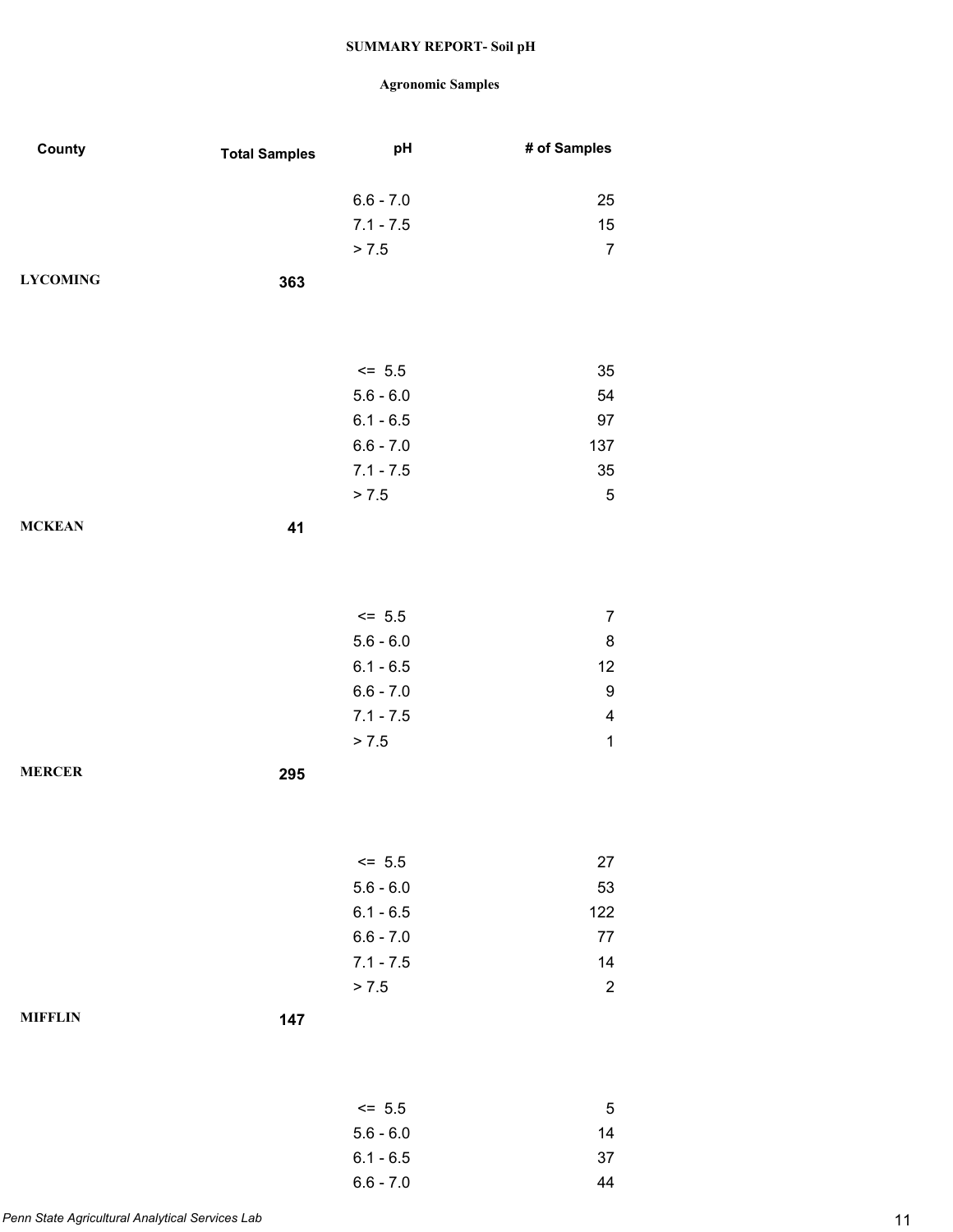| County             | <b>Total Samples</b> | pH                     | # of Samples              |
|--------------------|----------------------|------------------------|---------------------------|
|                    |                      |                        |                           |
|                    |                      | $7.1 - 7.5$            | 40                        |
|                    |                      | > 7.5                  | $\overline{7}$            |
| <b>MONROE</b>      | 35                   |                        |                           |
|                    |                      |                        |                           |
|                    |                      |                        |                           |
|                    |                      | $<= 5.5$               | 5                         |
|                    |                      | $5.6 - 6.0$            | $\boldsymbol{7}$          |
|                    |                      | $6.1 - 6.5$            | 13                        |
|                    |                      | $6.6 - 7.0$            | $\,6$                     |
|                    |                      | $7.1 - 7.5$            | $\ensuremath{\mathsf{3}}$ |
|                    |                      | > 7.5                  | $\mathbf 1$               |
| <b>MONTGOMERY</b>  | 277                  |                        |                           |
|                    |                      |                        |                           |
|                    |                      |                        |                           |
|                    |                      |                        |                           |
|                    |                      | $\le$ 5.5              | 55                        |
|                    |                      | $5.6 - 6.0$            | 72                        |
|                    |                      | $6.1 - 6.5$            | 76                        |
|                    |                      | $6.6 - 7.0$            | 35                        |
|                    |                      | $7.1 - 7.5$<br>> 7.5   | 28<br>11                  |
|                    |                      |                        |                           |
| <b>MONTOUR</b>     | 191                  |                        |                           |
|                    |                      |                        |                           |
|                    |                      |                        |                           |
|                    |                      | $\le$ 5.5              | $10\,$                    |
|                    |                      | $5.6 - 6.0$            | 19                        |
|                    |                      | $6.1 - 6.5$            | 78                        |
|                    |                      | $6.6 - 7.0$            | 68                        |
|                    |                      | $7.1 - 7.5$            | 15                        |
|                    |                      | > 7.5                  | $\mathbf 1$               |
| <b>NORTHAMPTON</b> | 46                   |                        |                           |
|                    |                      |                        |                           |
|                    |                      |                        |                           |
|                    |                      |                        | $\overline{7}$            |
|                    |                      | $= 5.5$<br>$5.6 - 6.0$ | 6                         |
|                    |                      | $6.1 - 6.5$            | 17                        |
|                    |                      | $6.6 - 7.0$            | 14                        |
|                    |                      | $7.1 - 7.5$            | $\overline{c}$            |
|                    |                      |                        |                           |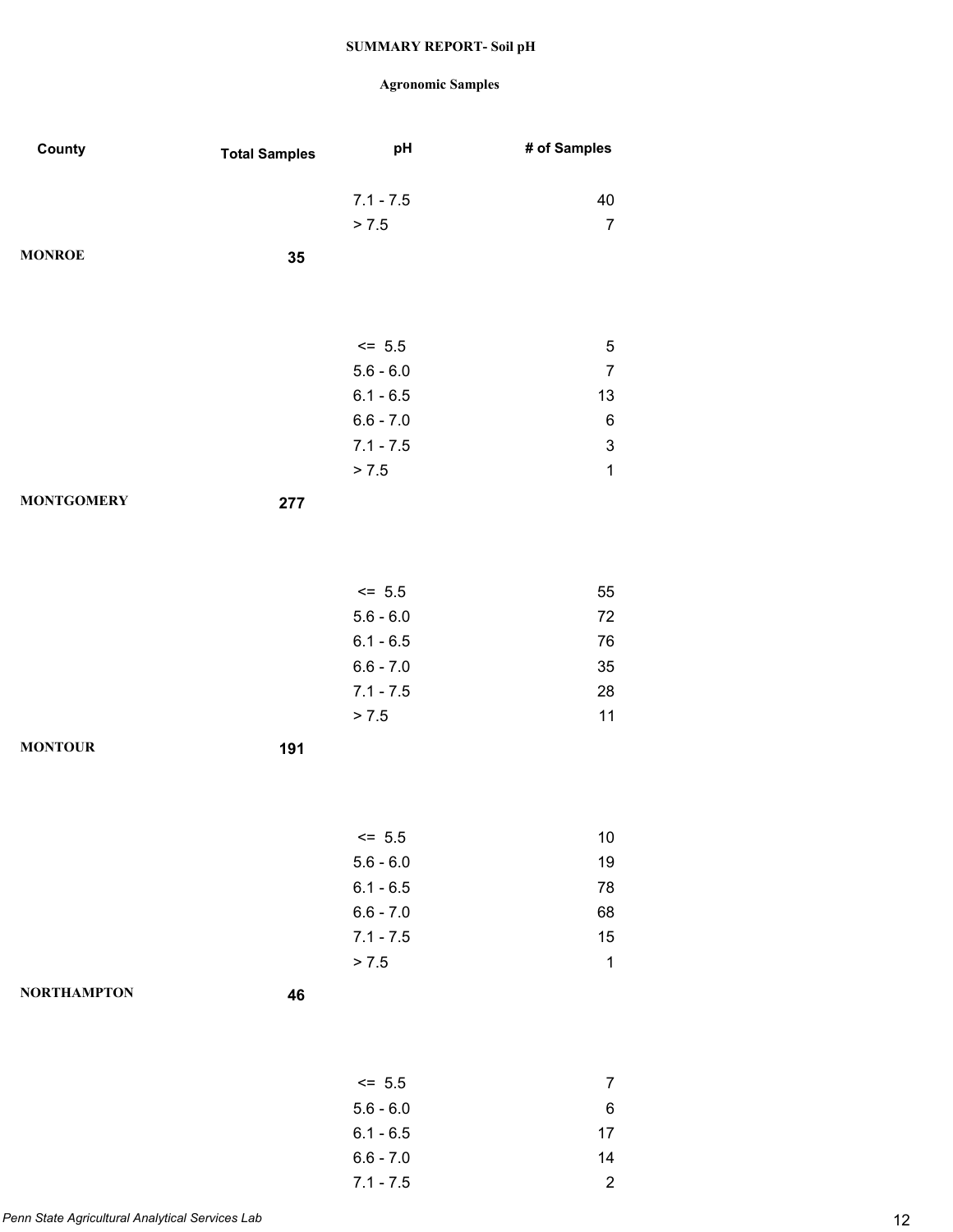| County                | <b>Total Samples</b> | pH          | # of Samples              |
|-----------------------|----------------------|-------------|---------------------------|
| <b>NORTHUMBERLAND</b> | 283                  |             |                           |
|                       |                      |             |                           |
|                       |                      |             |                           |
|                       |                      | $<= 5.5$    | 11                        |
|                       |                      | $5.6 - 6.0$ | 66                        |
|                       |                      | $6.1 - 6.5$ | 98                        |
|                       |                      | $6.6 - 7.0$ | 63                        |
|                       |                      | $7.1 - 7.5$ | 42                        |
|                       |                      | > 7.5       | $\mathsf 3$               |
| <b>PERRY</b>          | 558                  |             |                           |
|                       |                      |             |                           |
|                       |                      |             |                           |
|                       |                      | $<= 5.5$    | 16                        |
|                       |                      | $5.6 - 6.0$ | 58                        |
|                       |                      | $6.1 - 6.5$ | 134                       |
|                       |                      | $6.6 - 7.0$ | 216                       |
|                       |                      | $7.1 - 7.5$ | 128                       |
|                       |                      | > 7.5       | 6                         |
| PHILADELPHIA          | 28                   |             |                           |
|                       |                      |             |                           |
|                       |                      |             |                           |
|                       |                      | $<= 5.5$    | $\overline{2}$            |
|                       |                      | $5.6 - 6.0$ | $\overline{7}$            |
|                       |                      | $6.1 - 6.5$ | 5                         |
|                       |                      | $6.6 - 7.0$ | $\ensuremath{\mathsf{3}}$ |
|                       |                      | $7.1 - 7.5$ | $\overline{c}$            |
|                       |                      | > 7.5       | 9                         |
| <b>PIKE</b>           | 19                   |             |                           |
|                       |                      |             |                           |
|                       |                      |             |                           |
|                       |                      | $<= 5.5$    | 6                         |
|                       |                      | $5.6 - 6.0$ | 6                         |
|                       |                      | $6.1 - 6.5$ | 1                         |
|                       |                      | $6.6 - 7.0$ | 3                         |
|                       |                      | $7.1 - 7.5$ | $\ensuremath{\mathsf{3}}$ |
|                       |                      |             |                           |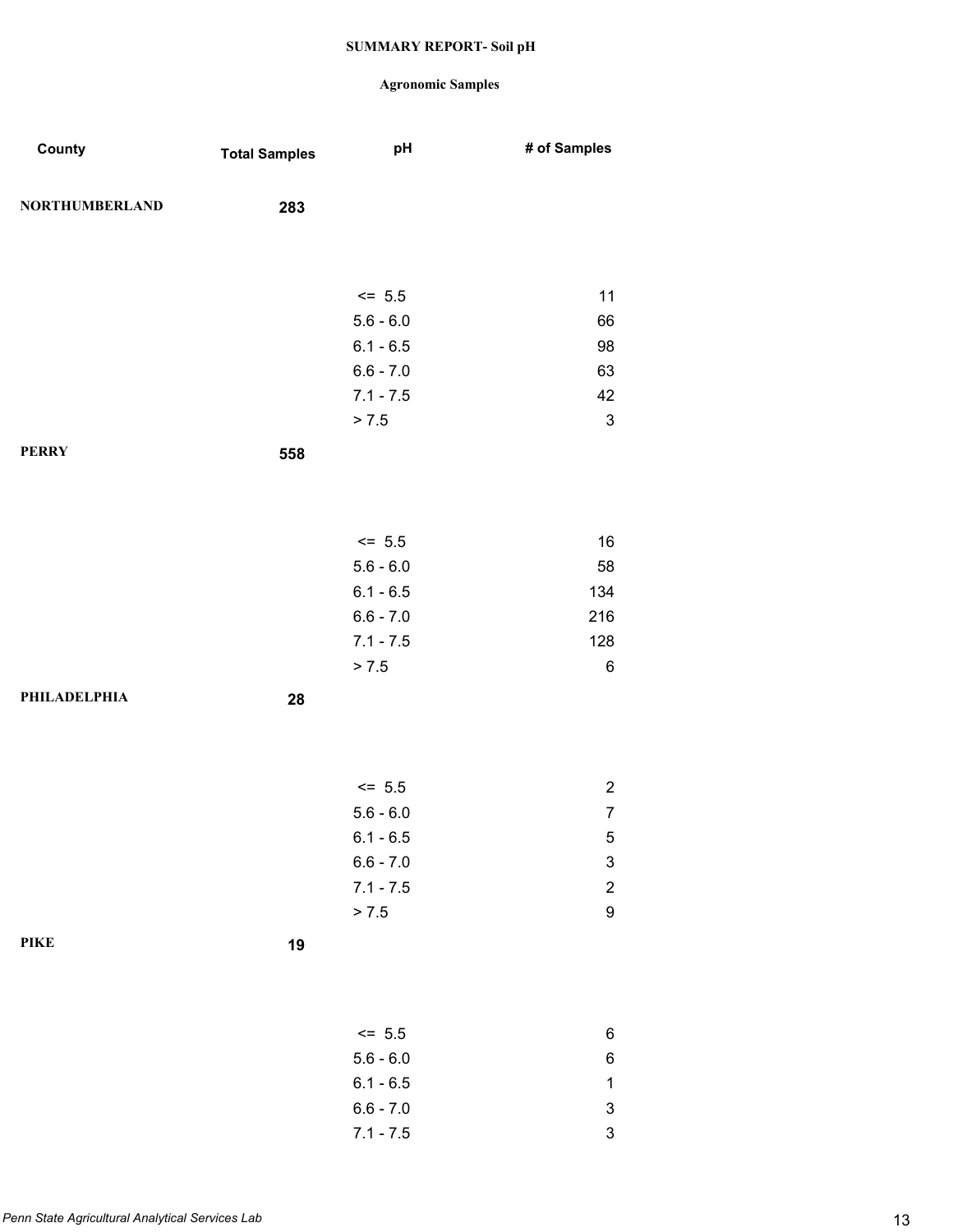## **Agronomic Samples**

 $> 7.5$  2

| County            | <b>Total Samples</b> | pH          | # of Samples              |
|-------------------|----------------------|-------------|---------------------------|
| <b>POTTER</b>     | 119                  |             |                           |
|                   |                      |             |                           |
|                   |                      | $<= 5.5$    | 26                        |
|                   |                      | $5.6 - 6.0$ | 45                        |
|                   |                      | $6.1 - 6.5$ | 32                        |
|                   |                      | $6.6 - 7.0$ | 13                        |
|                   |                      | $7.1 - 7.5$ | $\ensuremath{\mathsf{3}}$ |
| <b>SCHUYLKILL</b> | 200                  |             |                           |
|                   |                      |             |                           |
|                   |                      |             |                           |
|                   |                      | $\le$ 5.5   | 22                        |
|                   |                      | $5.6 - 6.0$ | 33                        |
|                   |                      | $6.1 - 6.5$ | 42                        |
|                   |                      | $6.6 - 7.0$ | 58                        |
|                   |                      | $7.1 - 7.5$ | 45                        |
| <b>SNYDER</b>     | 292                  |             |                           |
|                   |                      |             |                           |
|                   |                      |             |                           |
|                   |                      |             |                           |
|                   |                      | $<= 5.5$    | $16\,$                    |
|                   |                      | $5.6 - 6.0$ | 41                        |
|                   |                      | $6.1 - 6.5$ | 79                        |
|                   |                      | $6.6 - 7.0$ | 110                       |
|                   |                      | $7.1 - 7.5$ | 41                        |
|                   |                      | > 7.5       | $\sqrt{5}$                |
| <b>SOMERSET</b>   | 139                  |             |                           |
|                   |                      |             |                           |
|                   |                      |             |                           |
|                   |                      | $<= 5.5$    | 12                        |
|                   |                      | $5.6 - 6.0$ | 31                        |
|                   |                      | $6.1 - 6.5$ | 38                        |
|                   |                      | $6.6 - 7.0$ | 40                        |
|                   |                      | $7.1 - 7.5$ | $16\,$                    |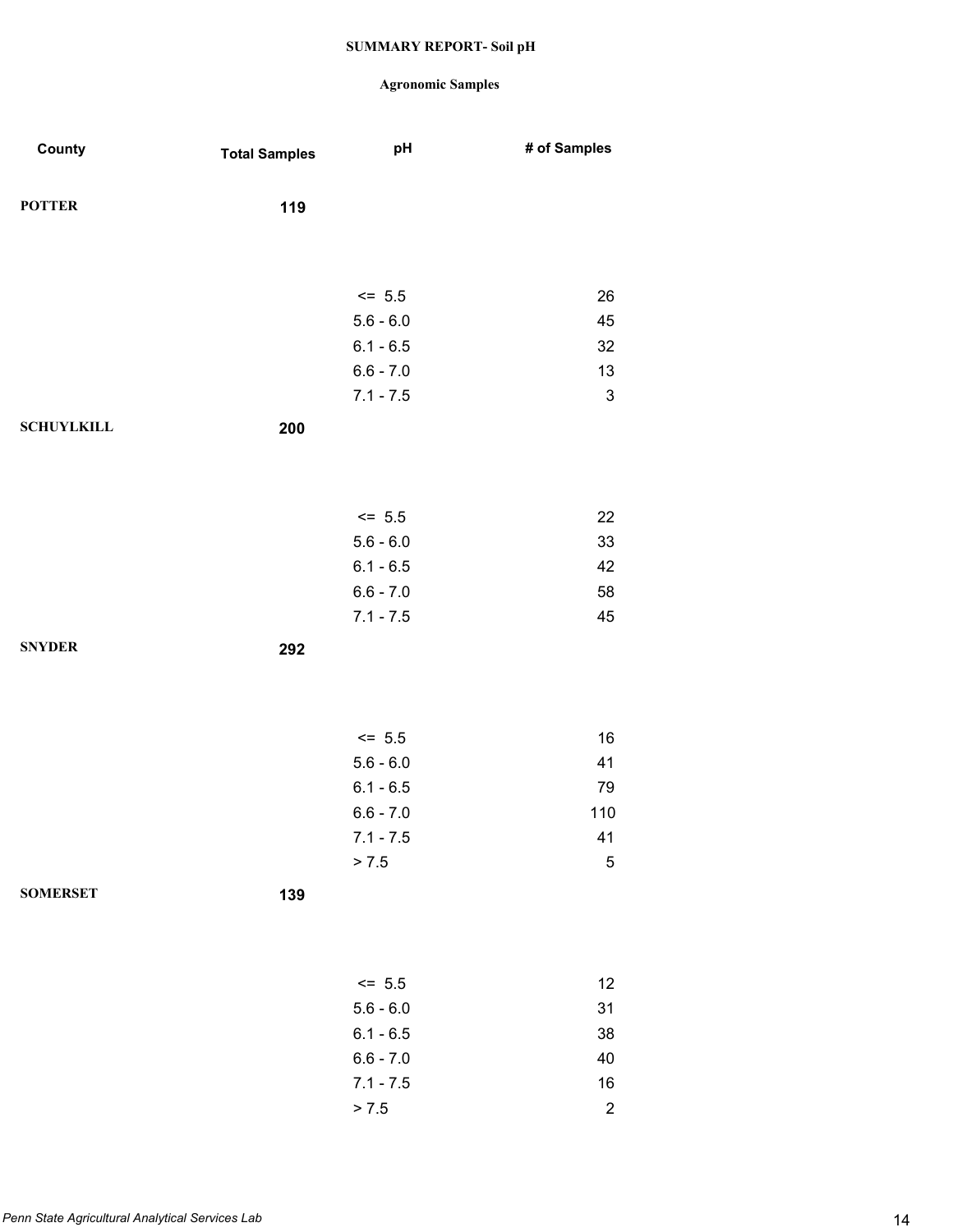| County             | <b>Total Samples</b> | pH                      | # of Samples              |
|--------------------|----------------------|-------------------------|---------------------------|
| <b>SULLIVAN</b>    | 95                   |                         |                           |
|                    |                      |                         |                           |
|                    |                      | $\le$ 5.5               | 16                        |
|                    |                      | $5.6 - 6.0$             | $30\,$                    |
|                    |                      | $6.1 - 6.5$             | 26                        |
|                    |                      | $6.6 - 7.0$             | 15                        |
|                    |                      | $7.1 - 7.5$<br>> 7.5    | $\mathbf 5$<br>3          |
| <b>SUSQUEHANNA</b> | 212                  |                         |                           |
|                    |                      |                         |                           |
|                    |                      |                         |                           |
|                    |                      | $<= 5.5$<br>$5.6 - 6.0$ | 53<br>43                  |
|                    |                      | $6.1 - 6.5$             | 49                        |
|                    |                      | $6.6 - 7.0$             | 48                        |
|                    |                      | $7.1 - 7.5$             | $16\,$                    |
|                    |                      | > 7.5                   | $\ensuremath{\mathsf{3}}$ |
| <b>TIOGA</b>       | 329                  |                         |                           |
|                    |                      |                         |                           |
|                    |                      | $<= 5.5$                | 27                        |
|                    |                      | $5.6 - 6.0$             | 58                        |
|                    |                      | $6.1 - 6.5$             | $117$                     |
|                    |                      | $6.6 - 7.0$             | 96                        |
|                    |                      | $7.1 - 7.5$             | $30\,$                    |
|                    |                      | > 7.5                   | $\mathbf 1$               |
| <b>UNION</b>       | 205                  |                         |                           |
|                    |                      |                         |                           |
|                    |                      | $\le$ 5.5               | $\overline{\mathbf{4}}$   |
|                    |                      | $5.6 - 6.0$             | 41                        |
|                    |                      | $6.1 - 6.5$             | 71                        |
|                    |                      | $6.6 - 7.0$             | 59                        |
|                    |                      | $7.1 - 7.5$             | $20\,$                    |
|                    |                      | > 7.5                   | 10                        |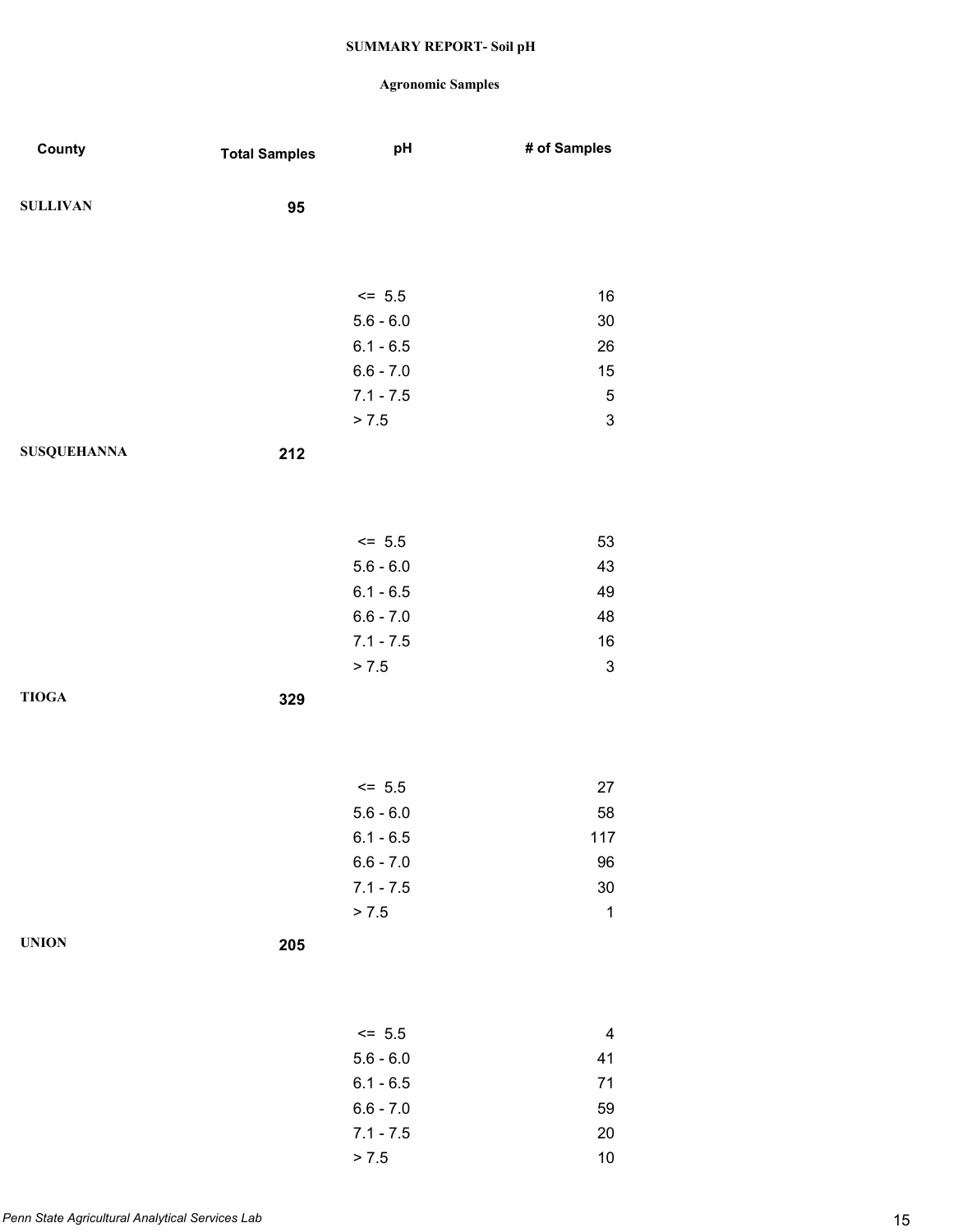## **Agronomic Samples**

 $\leq$  5.5 58

| County              | <b>Total Samples</b> | pH          | # of Samples     |
|---------------------|----------------------|-------------|------------------|
| <b>VENANGO</b>      | 99                   |             |                  |
|                     |                      |             |                  |
|                     |                      |             |                  |
|                     |                      | $<= 5.5$    | 18               |
|                     |                      | $5.6 - 6.0$ | 18               |
|                     |                      | $6.1 - 6.5$ | 29               |
|                     |                      | $6.6 - 7.0$ | 28               |
|                     |                      | $7.1 - 7.5$ | $\mathbf 5$      |
|                     |                      | > 7.5       | $\mathbf{1}$     |
| <b>WARREN</b>       | 12                   |             |                  |
|                     |                      |             |                  |
|                     |                      |             |                  |
|                     |                      | $<= 5.5$    | $\overline{c}$   |
|                     |                      | $6.1 - 6.5$ | 8                |
|                     |                      | $6.6 - 7.0$ | $\boldsymbol{2}$ |
| <b>WASHINGTON</b>   | 271                  |             |                  |
|                     |                      |             |                  |
|                     |                      |             |                  |
|                     |                      | $<= 5.5$    | 46               |
|                     |                      | $5.6 - 6.0$ | 77               |
|                     |                      | $6.1 - 6.5$ | 70               |
|                     |                      | $6.6 - 7.0$ | 34               |
|                     |                      | $7.1 - 7.5$ | 23               |
|                     |                      | > 7.5       | 21               |
| <b>WAYNE</b>        | 74                   |             |                  |
|                     |                      |             |                  |
|                     |                      |             |                  |
|                     |                      | $<= 5.5$    | 18               |
|                     |                      | $5.6 - 6.0$ | 18               |
|                     |                      | $6.1 - 6.5$ | 19               |
|                     |                      | $6.6 - 7.0$ | 10               |
|                     |                      | $7.1 - 7.5$ | $\boldsymbol{9}$ |
| <b>WESTMORELAND</b> | 373                  |             |                  |
|                     |                      |             |                  |